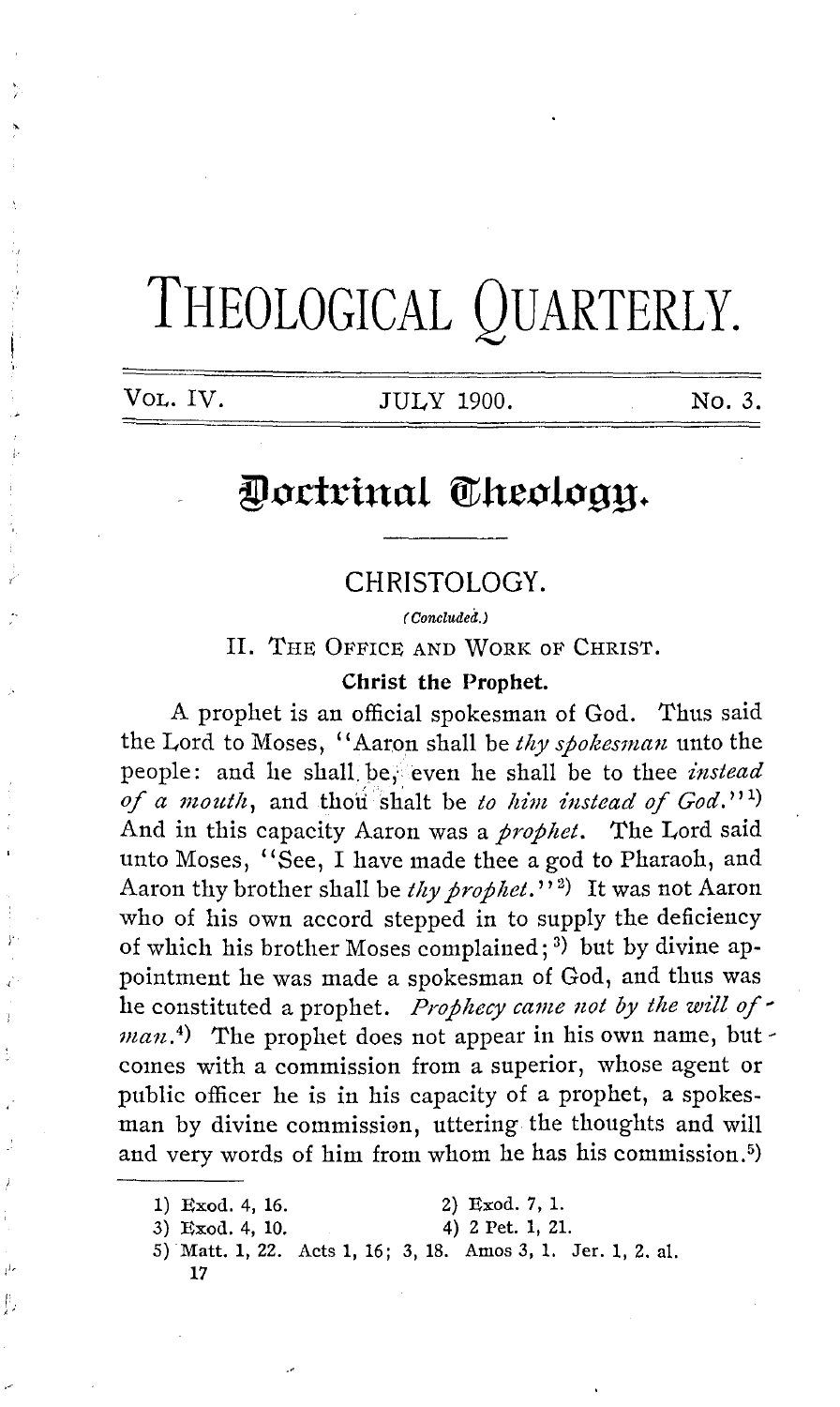# $\Phi$ keological Review.

**The Apostolic Age,** *its life, doctrine, worship and polity, by James Vernon Bartlet, M.A. New York, Charles Scribner's Sons. MDCCCXCIX.* 542 pages. Price, \$1.00.

The author of this volume has had the good fortune to see the most important period of Christian history assigned to him by the publishers of the *Ten Epochs of Church History,* at the same time that period which affords the most reliable sources of information available in all the range of historical research. But our impression is that the special studies he made after the task was committed to his hands did not rest upon a basis of sufficient theological and historical breadth and depth. We fail to find in the book that ripeness of theological scholarship which alone can secure the best products of authorship in church history. This may also account for the fact that a number of points to which the reader who is familiar with the field will spontaneously turn when he takes up a new book are either passed by entirely or merely touched upon with an unconcern that betokens a lack of interest in the problems lying along the author's path. On the other hand, we feel agreeably relieved as, by a survey of the book, we have ascertained that the author is not of a stripe with those modern theological novelists who endeavor to palm off their fictions as results of scientific research. Mr. Bartlet does not exhibit the marks of a theologian which are indispensable to a full and adequate appreciation of the apostolic age also in its historical aspects. But we have long since accustomed ourselves to look to others than modern theologians for that measure of fairness which secular historians are wont to exercise in the use of original sources of historical information, when the apostles and evangelists are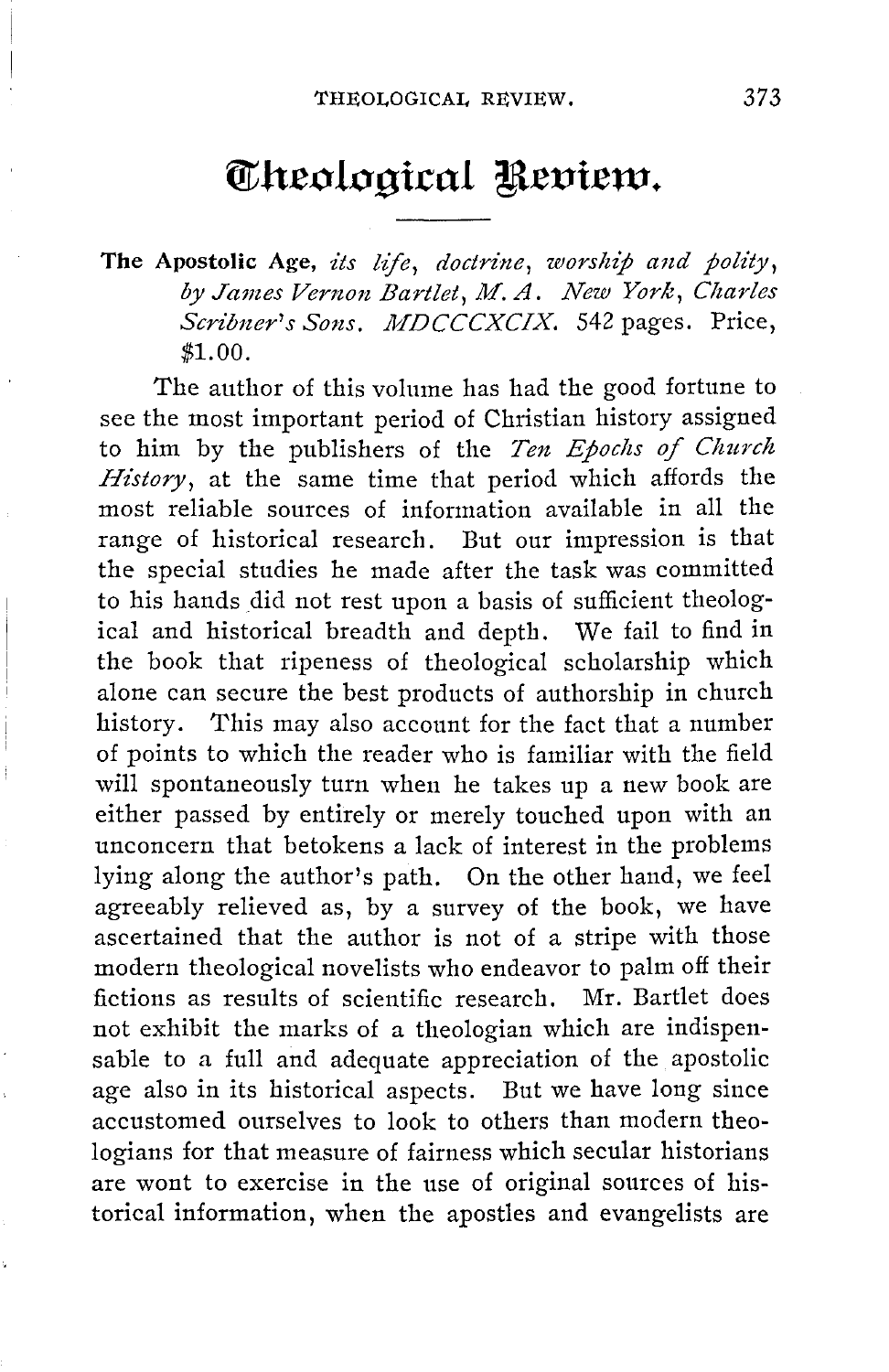to be called on the stand to testify to what they have seen and heard and done. It has become a matter of course that modern theologians treat the *Acts* as a production very much akin to Sallust's narrative of the Catilinarian conspiracy or a modern campaign document, and that St. Luke and St. Paul, to obtain a hearing, must turn to lawyers and philologians and other non-theologians, who are apt to treat them at least as veracious gentlemen, and this is the treatment they experience at the hand of Mr. Bartlet. While the work is very unsatisfactory theologically, and in need of much correction historically, and far from what it ought to be generally, yet we are grateful to the publishers of the series for having kept from us the curse of another treatment of the Apostolic Age by a prominent scientific theologian.

Among the grievances we have against Mr. Bartlet's book we mention but a few. Of the chief historical categories, *persons, events,* and *institutions,* not one is properly handled. We obtain, from these pages, no well characterized picture of St. Paul, St. Peter, St. John; no adequate view of the persecutions of the apostolic age; no clean cut notions of the early churches of Jerusalem, Antioch, Corinth, Ephesus, Rome, of public worship, church government and discipline, public and private beneficence, education, domestic life and relations, the attitude of the church toward the social problems of the age, in apostolic days. We find erroneous statement concerning baptism and the eucharist, Christian faith and doctrine.

From what we deem best in form and substance be tween the covers of our author's book we give the following specimens. -

"Before tracing the later religious tribes that coexisted in Judaism when Christianity came to birth we must notice certain great beliefs more or less entertained by the Jews at large. It was natural that after a long and weary period of national servitude the acquired bend of mind among the Jews at the dawn of the second century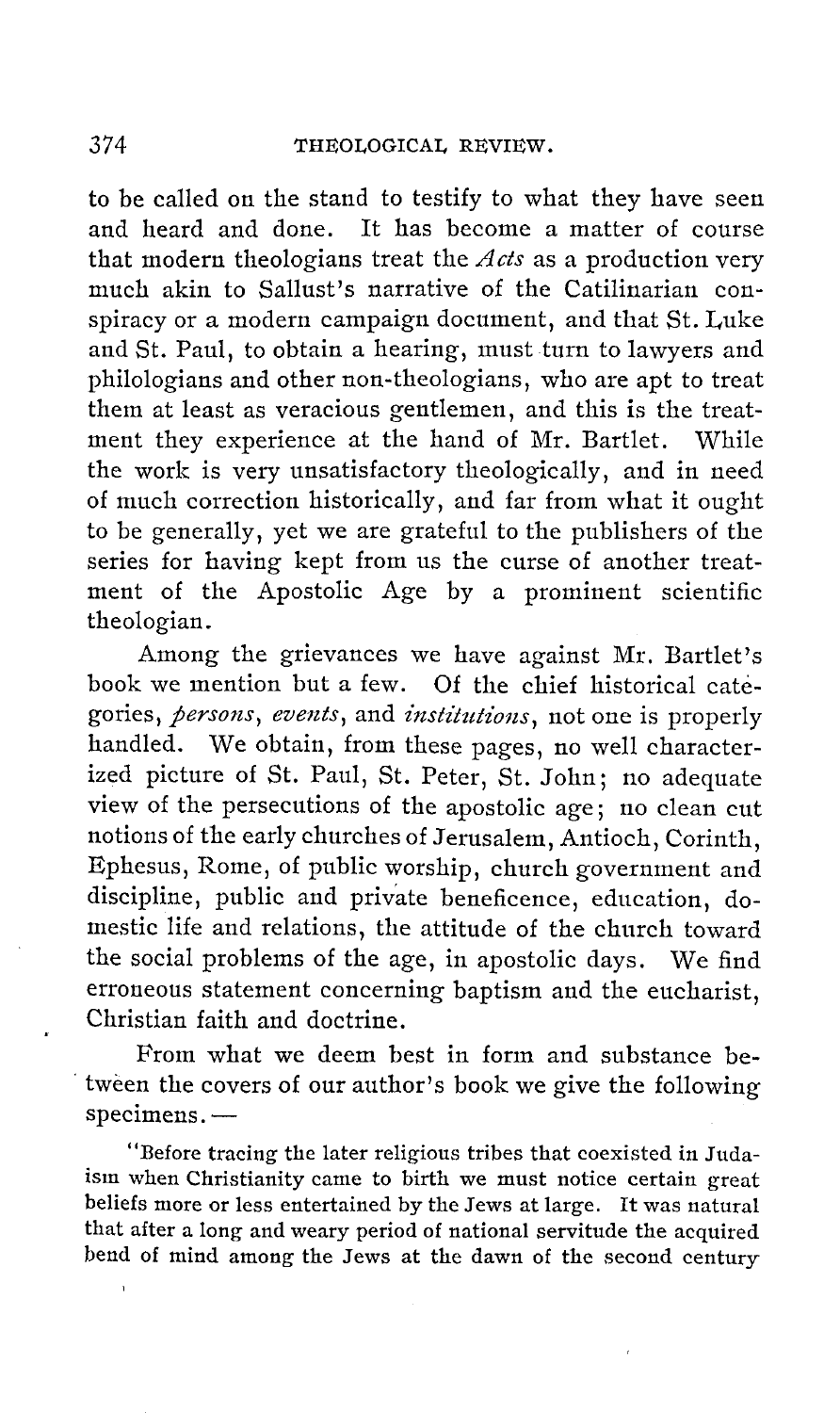B. C. should be one of eager expectancy toward the future. As they dwelt on their past glories the glowing promises of a future prosperity yet more worthy of Jehovah's covenant with their race-contrasting so sadly with the leaden skies of their present national experiences - caused them to project their thoughts constantly into the future. They strove to catch the first gleams of that Day of Jehovah, the great intervention of God in human history which should close the 'latter days' of the old era of the mixed cup, and usher in the new age of unmingled blessing, righteousness and world-wide influence for the Chosen People, the agent of Jehovah's universal reign. There were, to the pious Jew, immense arrears of There were, to the pious Jew, immense arrears of anomaly calling for Divine rectification, both by way of retribution<br>on the evil and consolation of the righteous. Providence was sadly on the evil and consolation of the righteous. in need of a supreme vindication in Israel and that in the eyes of all peoples. This attitude of soul may be called, in respect of its preoccupation with the Last Things, of Judgment and Reward, eschatological; in respect of the characteristics of the new order to be brought in, or of the prime agent sometimes conceived to be necessary to its introduction, Messianic. Under the former aspect, the specific idea involved in the ideally holy and happy state of the Church-nation (which was the end of ends in either case) was that of Resurrection; under the latter, the Messianic Kingdom and the Messiah.

"The Messianic hope is so vast a theme that we can but allude to it. But it is needful to say with all the emphasis, which our growing knowledge of the later Judaism warrants, that it was by no means uniform in nature, either as between several marked eras (from 200 B.C. to 70 A.D.), or as between various religious circles within any given era; nor did it always contemplate a personal Messiah. Primarily the Messianic 'Kingdom' had come to mean simply the ideal state of Israel as the Chosen People, amid whom Jehovah should be manifestly present in blessing. *Immanuel,* 'God with us,' was its key-note; and its condition was perfect fidelity to the Covenant regulating Jehovah's relations with His people. Hence there were two ways of looking at it, according to the tendency of a man's piety. If one looked at the Covenant from the side of man's obligation, then the day of perfect obedience seemed but a shadowy and ever remote possibility, behind which lay concealed the full favor of Jehovah, His manifest coming to His Temple and Land. If, on the other hand, one regarded the Covenant through the boundless and unknown possibilities of Jehovah's loving kindness, shown on many an occasion of human shortcoming-then, ah! then, with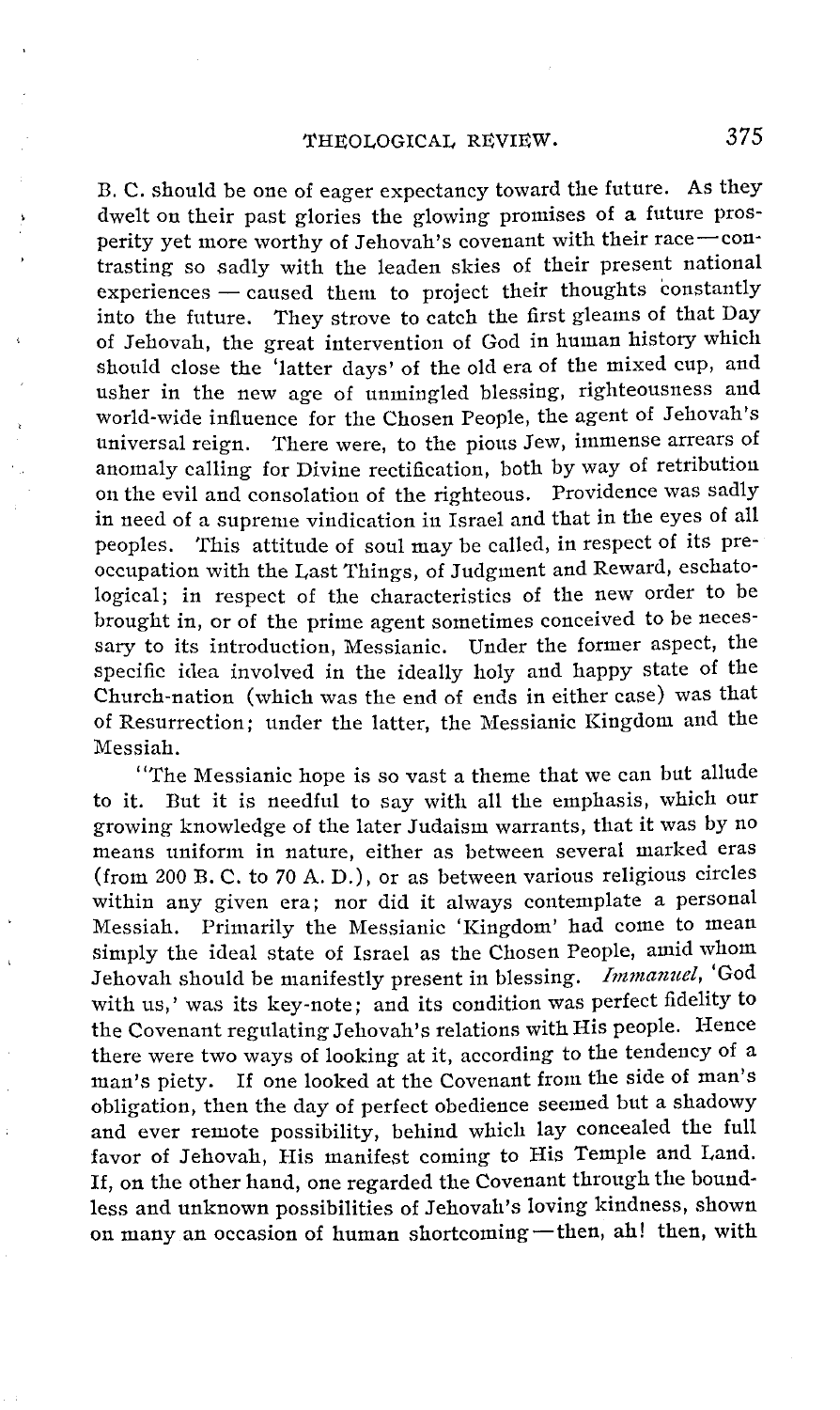trembling hope and fear the soul might expect large things of its God. To the former alternative it was the tendency of legalist and pessimist minds to lean, and to have no really effective Messianic Hope. To the latter inclined the pious souls, whose breathings reach us in many a psalm, and whose spiritual children have left some record of their trust, now vivid, now faint, as it animates the 'Psalms of Solomon' (a voice from the better sort of Pharisees, about 63-45 B. C.) and some other parts of the Apocrypha, but especially the apocalyptic literature extending over the whole period B.C. 200  $-A. D. 70."$  (pp. XXVI ff.)

"So far we have dealt with certain great streams of thought in later Judaism. We have yet to consider the various religious types coexisting in the unity of the sacred 'Commonwealth of Israel' when the Forerunner began that sifting of Israel, which the Greater One was to carry to the decisive issue. The essentials of Judaism at that time are well summed up in the saying of Simeon the Righteous, uttered two centuries before and preserved among the 'Sayings of the Fathers' *( Pirge Aboth)* committed to writing about as long after the Christian era. 'On three things the world is stayed: on the Thorah (Law), on the Worship, and on the bestowal of kindnesses.' According as the accent falls on each of these in succession, we have the Pharisee, the Sadducee, and the popular Saint-using this phrase for want of a better, to express the genuine successor of the pious or 'meek' ones of the Psalter.

"The thoroughgoing Pharisees relied on the Thorah as developed and codified by the dicta of a series of great Scribes and Doctors into 'the tradition of the Elders.' This divine code covered the whole area of daily life, fixing, often by most painful casuistry, what was allowable and unallowable (things 'loosed' and 'bound'), and what was clean and unclean. The great evil of the system lay in its subordination of moral to ceremonial considerations, where these come into competition. It was this that most roused Christ's righteous indignation: for it lay at the root of their self-complacent 'hypocrisy.' Moral goodness as such did not concern them as a class: if 'mercy and truth' were praiseworthy, it was as part of the sacred national code. We speak now of the extremists of this school who perhaps amounted to only some 6000 in all Palestine (mainly Judaea). But the baneful influence of a compact and zealous brotherhood such as they formed, upon the religious ideals of their nation was very farreaching. For they had the prestige of learning, as well as of rigorous scrupulosity in pursuance of the national ideals of Righteousness and Purity $-a$  term whose ambiguity masked the deep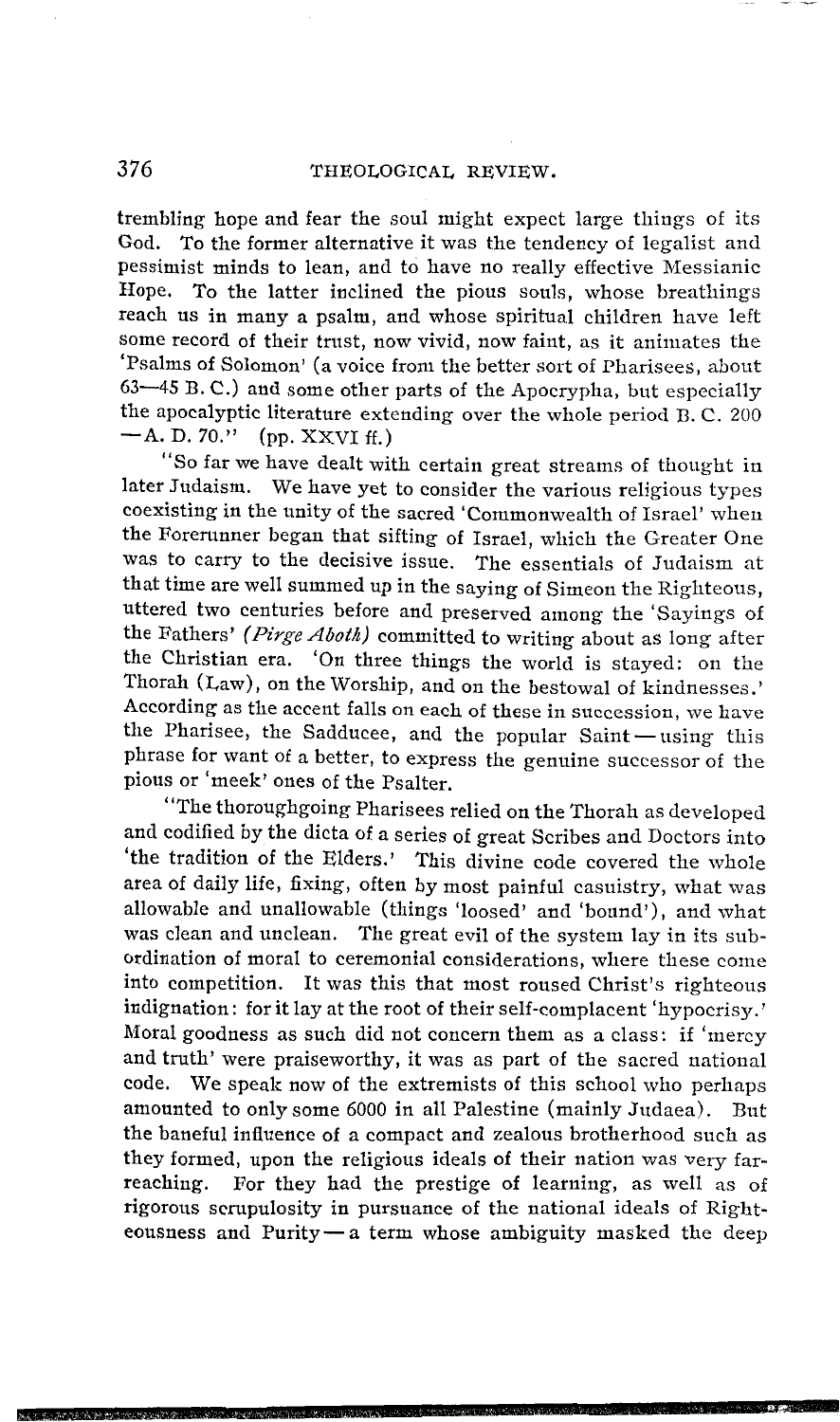#### THEOLOGICAL REVIEW. 377

differences latent in current Judaism. Besides emptying these great words of most of their moral contents, Pharisaic piety debased the motives of the godly life by language that narrowed down Jehovah's Covenant relation to the terms of a legal contract, unto which both the better and worse kind counted upon an unknown quantity entering at last 'the merits of the Fathers.' This was the one form in which the typical Pharisee knew anything of humility. When all else failed he counted on pleading, 'But I have Abraham as a father. Can a circumcised Jew really be damned like a Gentile dog? Where then is the advantage of being a Jew?' On other occasions, indeed, when it was the time to 'despise others,' the profane vulgar who cared not for the traditions of the elders, 'the publicans and sinners,' the outcasted, as it were, in Israel-then, it was all too easy to ignore the value of the Abrahamic origin and let brethren go to join the other 'dogs.' Obviously there were deep cleavages in Judaism, and we must be careful not to think loosely about 'the Jews,' as if they were homogeneous, when we come to consider the early Jewish Christians.

"The Sadducees call for less notice, since there is little room for doubt as to their attitude to all Christians. It was one of severe aloofness. In Christ's day at least the Sadducees were mainly identified with the high-priestly aristocracy that controlled the Templeworship, and in the absence of any native prince (i. e., the various semi-Jewish Herods) were also the leaders in the State, the dominant party in the Sanhedrin, the supreme native court under the Roman governor *(procurator).* In religion, like most aristocracies, they were both 'moderates' and conservatives. They refused, that is, to accept the advance on the Pentateuch represented not only by the Prophets and Psalms, but also by 'the traditions of the Elders,' on the one hand and by the Messianic and Apocalyptic beliefs of popular religion on the other. The former threatened their own privileged position as superintendents of the national worship centring in the Temple and the sacrificial system by the encroachments of sacred jurists, the recognized custodians of a written body of revealed Law, which they could make speak as they willed. The latter they despised as superstitious and feared as a constant source of fanatical attempts to innovate on the humiliating political situation, which for many reasons it was their own policy to maintain for the present at least. Hence it was they who took the lead in the early attempts to reduce the Apostles to silence, lest public order be upset, possibly to the extent of bringing the Romans on the scene. Probably the nearest approximation to their religious attitude known to us, is to be found in the sceptical 'Preacher' of the book of Ecclesiastes.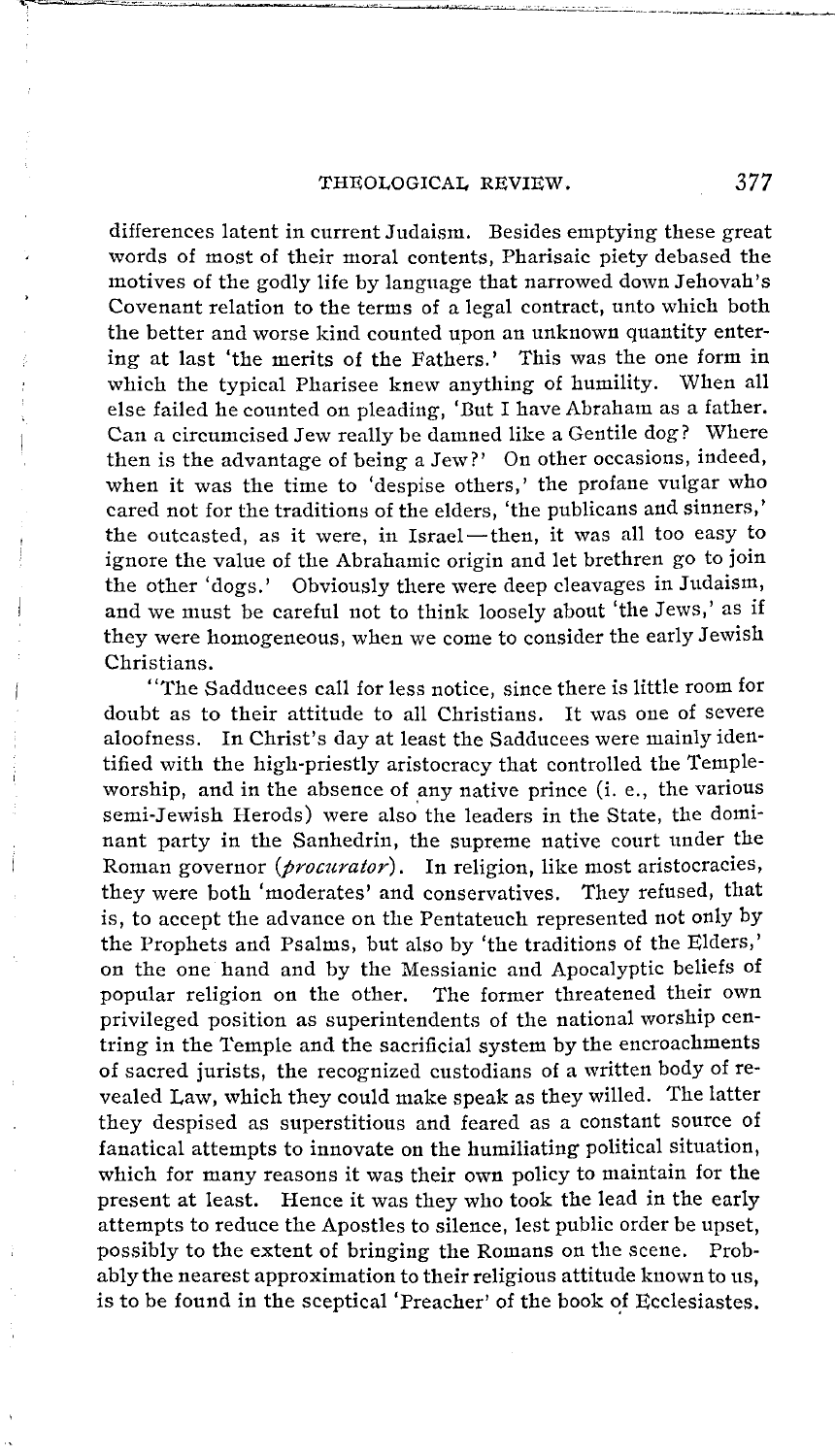"Very different was the spirit of the third of the sects which Josephus recognizes as existing in Palestinian Judaism. The Essenes, whatever their origin and whatever the exact meaning of their name, were far closer to the Pharisees than to the Sadducees, both in their passion for purity after the standards of the Mosaic Law, and in the subordinate place which they gave to the Temple and its cultus. Indeed, in this latter respect they far outdid all other Jews, since, in some way not perfectly clear to us, they regarded the bloody sacrifices even of the Temple as defiling, and were content to rely solely upon other kinds of sacrifice, such as their common meals—which were partaken of with great solemnity and regard to ritual purity. To these they added those once secondary 'sacrifices' which had through the language of prophets and psalmists, echoed also by the 'Wisdom' literature, advanced in many devout Jewish minds into the primary place, as the most congenial forms of homage to a God such as they conceived the High and Holy One of Israel to be. These were the sacrifices of praise, of prayer, of fasting-the sacrifice of the 'broken and contrite heart'—of active charity and almsgiving. The peculiar communistic life, indeed of the stricter type of Essenes (who were also celibates), living near the Dead Sea, gave such sacrifices special forms. They regarded their refectory as their temple, the senior brethren as priests, from whom also they learned certain esoteric doctrines extracted from the generally received Jewish Scriptures and from their own special sacred writings, both mystical and apocalyptic in character. Specimens of some of their teachings probably survive in sections of the *Book of Enoch*, dating from the second and first centuries B. C. Other aspects of it were probably never committed to writing, being handed down only orally under most awful vows of secrecy. We know, however, from Josephus, who lived several years among them as one of those only on probation, that they had a very definite doctrine of the Future Life, combining apparently the doctrines of a Resurrection and of the Immortality of the Soul, usually rivals rather than allies in contemporary Judaism. But while they were in some sense eclectic in their ideals, we cannot be sure of the sources whence they derived or of the principles by which they harmonized their views. In any case they were fundamentally Jewish in their religious spirit and in many of its manifestations, though their asceticism goes beyond anything warranted by the Jewish notion of 'purity,' and points to an alien dualistic view of matter and spirit.

"Akin to the Essenes, at least as regards their conception of brotherly kindness as the ritual of the religion of a pure heart, was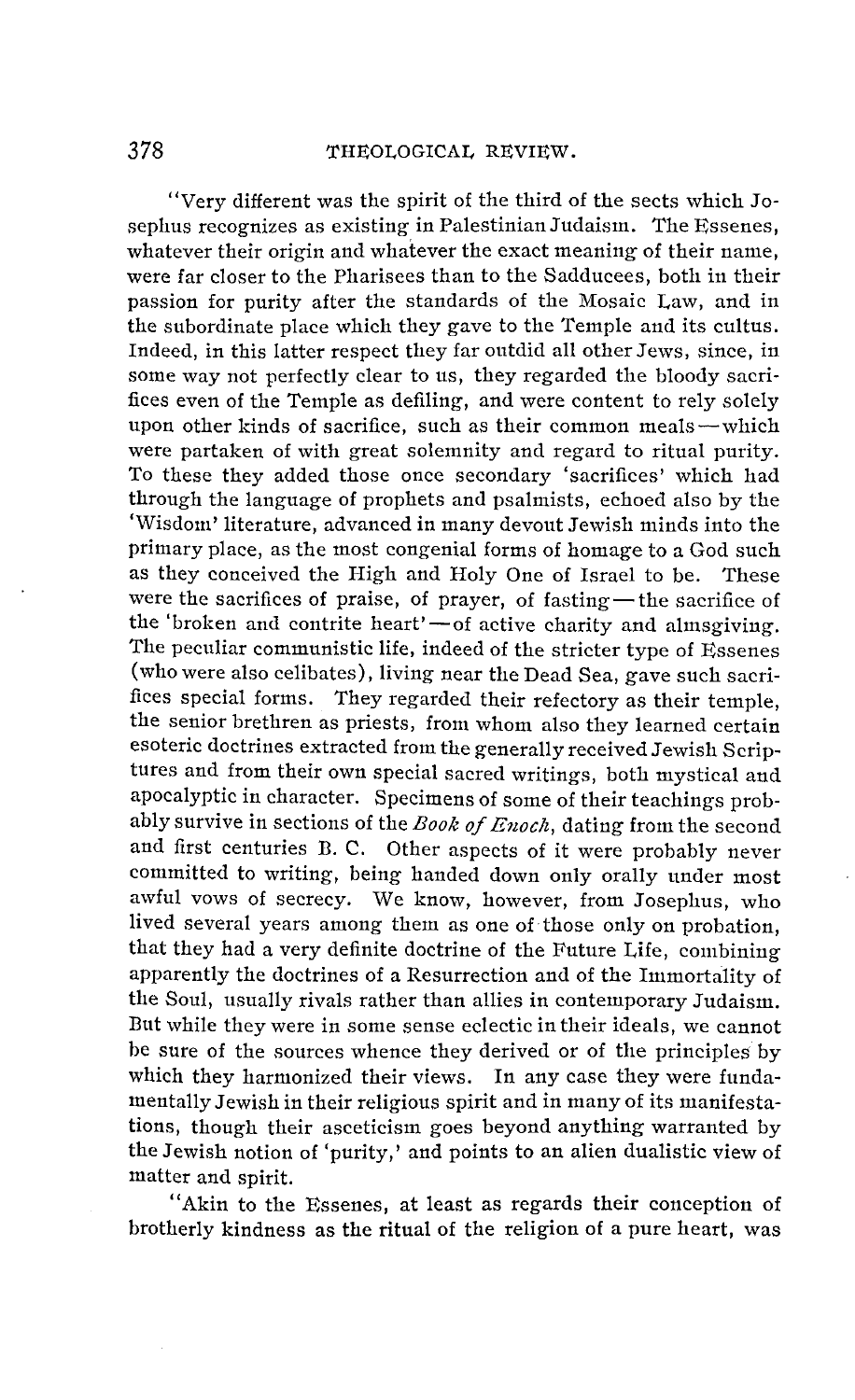a fourth group, which Josephus omits to mention: for in truth it was not a sect at all. It has for us the greatest interest of all, since from it came the bulk of the first Christians, those whose type of piety must have determined the Jewish Christianity of the earlier chapters of Acts. Though perhaps the most numerous of all the four types we have mentioned, it is most apt to escape notice, because it does not appear explicitly in literature. It was not, indeed, a literary class; its members are known, in so far as they are known at all, as 'the quiet of the land.' But they have in fact their literary embodiment. It is the spirit of their piety that breathes through the gracious narratives of Luke I and II. Zacharias, Elizabeth, Mary, Joseph, Simeon and Anna, are all, with minor differences, examples of this type of piety, the genuine outcome of Old Testament religion, i.e., of the I,aw read through the prophets and modified and expanded in its ethics by Psalmists and the best of the 'Wisdom' writers. Its religious ideal was that of Micah (VI, 8), when he cried, 'What doth Jehovah require of thee, but to do justly, and to love mercy and to walk humbly with thy God?' In its more outward aspects it finds yet fuller expression in words of Zechariah (VII, 9. 10): 'Execute true judgement and show mercy and compassion every man to his brother; and oppress not the widow, nor the fatherless, the stranger, nor the poor; and let none of you imagine evil against his brother in his heart.' What this means may be seen in greater detail in Job, chap. XXXI. It is the Law as the Wise set it before their scholars in Proverbs and in kindred books of instruction. And finally, and most significantly, it coincides with the preaching of the last of the prophets, John the Baptist, the son of Zacharias and Elizabeth, who was all but within the kingdom which he announced." (pp. XXI ff.)

### Schriftgemaesse und erbauliche Erklaerung der Offenbarung

St. Johannis von G. Gösswein, St. Louis, Mo. Con*cordia Publishing House. 1900.* 314 pages, bound in half-Morocco; price, \$1.25.

This is a truly theological exposition of the Apocalypse, interpreting Scripture by Scripture, those parts which are less clear, in the light of clearer parts and passages, always in harmony with the established doctrine of Scripture, never satisfied with mere exposition, but ever mindful of the profitableness of the Scriptures for doctrine, for reproof, for correction, for instruction in righteousness, for comfort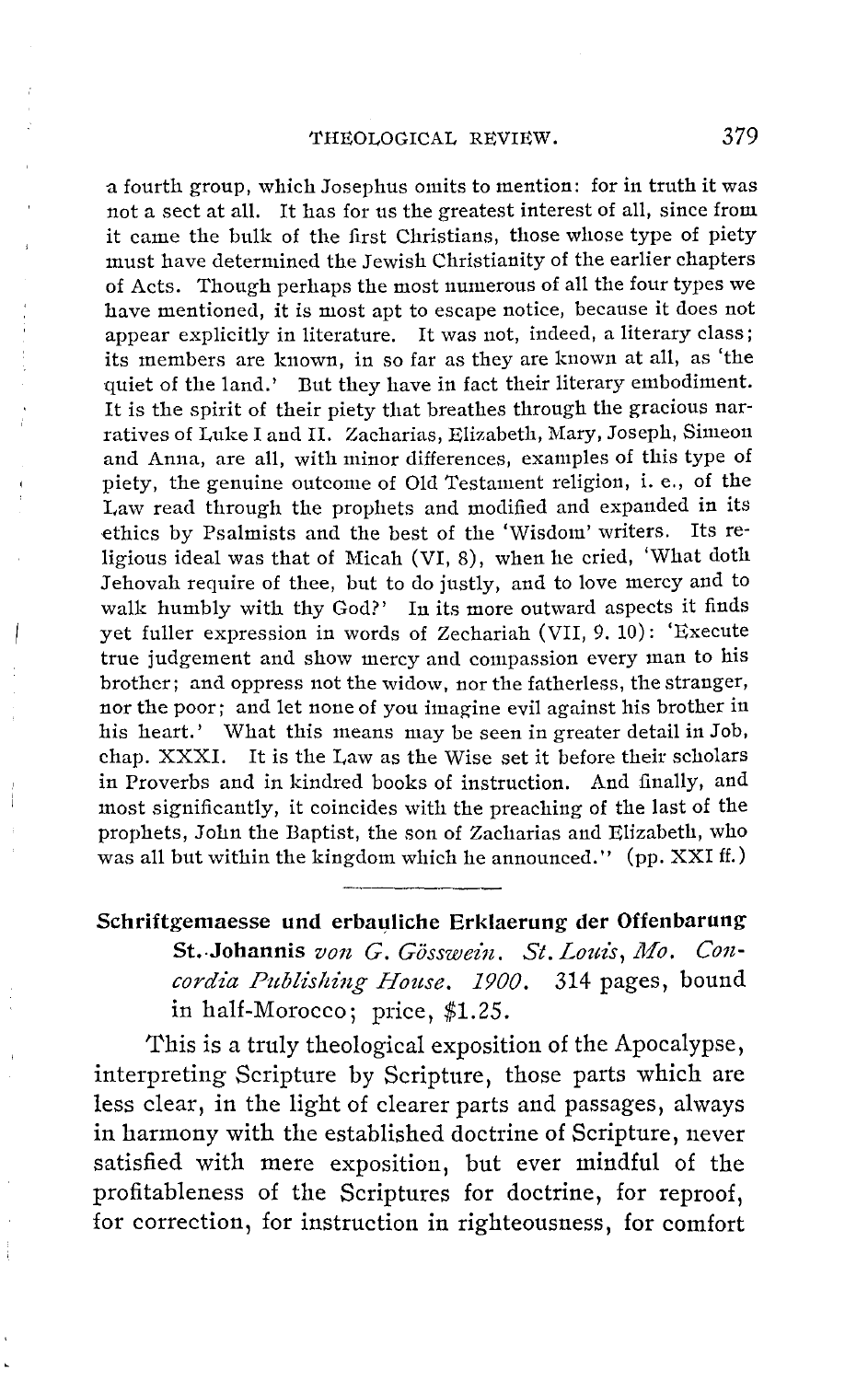and consolation. It is an edifying book, not only for the theologian, but also for the general reader. There are a few historical points in which we beg leave to differ with the author. We have, to say the least, our serious doubts concerning ''the conversion of Constantine.'' We date popery considerably earlier than A. D. 600. But these matters are of no consequence theologically and we do not, on their account, restrict our estimate and recommendation of the book as a highly commendable work.  $A, G$ .

**Explanation of Luther's Small Catechism.** *Based on Dr. Erik*  Pontoppidan. By Rev. H. U. Sverdrup, formerly pastor of Balestrand parish, Norway. Abridged *Edition.* Translated from the Norwegian by Prof. *E. G. Lund, D. D. Minneapolis, Augsburg Publishing House.* 128 pages. Price, 25 cents.

The book upon which this Explanation of the best Catechism ever made is based has been held in high esteem by Norwegian Lutherans at home and in foreign lands, and the translation of the abridged edition has been creditably performed. But the book as it is now before us is open to several strictures. We have no reason to mention them all; but we have reason for pointing out a few. - In our time and country, when the Lutheran doctrine of the Sabbath as set forth in the Augsburg Confession has been branded as an *error,* and the false, Judaizing doctrine of the divine obligation of the Sabbath is maintained as a distinctive doctrine of American Lutheranism, it is highly misleading and little short of denial of the truth to publish, in a new Catechism for English speaking Lutherans, an exposition of the Third Commandment as that contained in this book. The whole series of questions and answers on the subject, Qq. 51-55, while they may admit of a correct meaning, are sure to convey an un-Lutheran sense under the prevailing circumstances, especially when the form of the Commandment itself is, *Remember the Sabbath day to keep*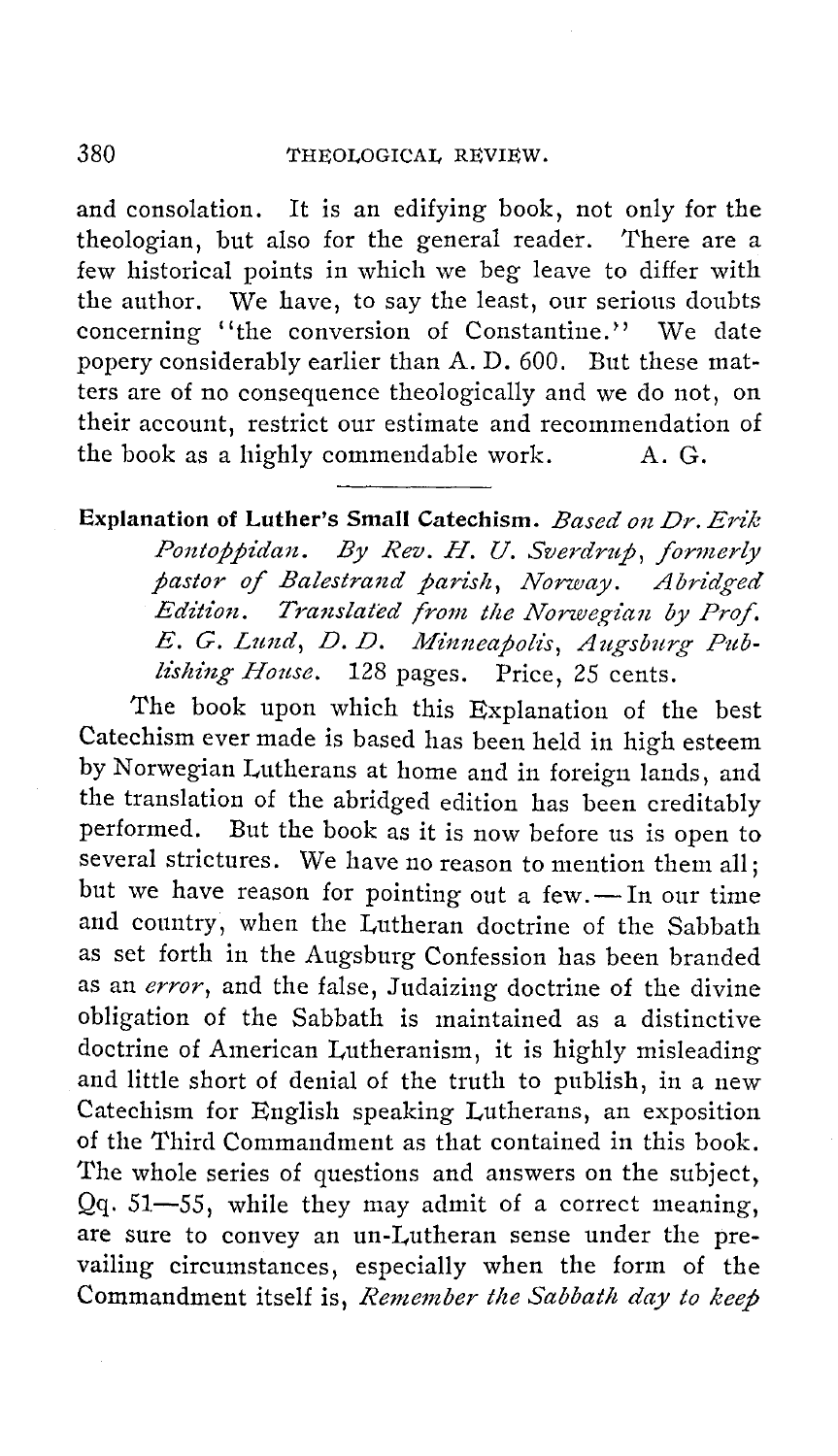*it holy,* a form to which we also object in a Lutheran catechism.<sup>1</sup>)- $Q$ uestions 170-174 are out of place where they are in their present form, confounding, as they do, the work of universal redemption as performed by Christ the Savior in his state of humiliation, and the appropriation of the benefit of the redemption to the believer which should come benent or the reaemption to the believer which should come<br>under the Third Article.<sup>2</sup>) – Regeneration must not be in-

1) *51. Wkicli is tlte day of rest among Christians?* 

The first day of the week, on which Christ rose from the dead.

*52. I-low are we to keep tlte day of rest lioly?* 

1. We should lay aside our daily labor; with the purpose of using the time for our edification in the fear of the Lord.

2. We should devoutly hear and meditate upon God's Word, as well at home as more especially at church.

53. Has God given us days of rest only that we may hear and medi*tate upon His Word?* 

No; He has also given us such days in order that body and soul may obtain the rest they need.

54. How do we profane the day of rest?

1. When we despise God's Word.

, 2. 'When we do such deeds, or take part in such amusements, as either are sinful in themselves, or, at any rate, draw our hearts away from God.

*55. Is then no outward work allowed on Sunday?* 

Yes; any work of real necessity which cannot be delayed, and deeds of love to our neighbor. Luke  $14, 1-6$ .

2) Questions 170-174, in the exposition of the *Second Article,*  OF REDEMPTION: $-$ 

*170. Who become partakers of Christ's redemption?* 

They who repent and believe in Him.

171. What benefit does the believer obtain from Christ's redemption? He is thereby purchased and won from all sins, from death, and from the power of the devil.

172. How, by Christ's redemption, is the believer purchased and won *from sin?* 

1. The guilt and punishment of sin are taken away from him.

2. Sin has 110 more dominion over him.

3. By a blessed death sin is wholly rooted out of him.

*173. How, by Christ's redemption, is the believer purchased and won from death?* 

The spiritual death has lost its power over him, the temporal death has become to him an entrance into life, and the eternal death is no more to be feared by him.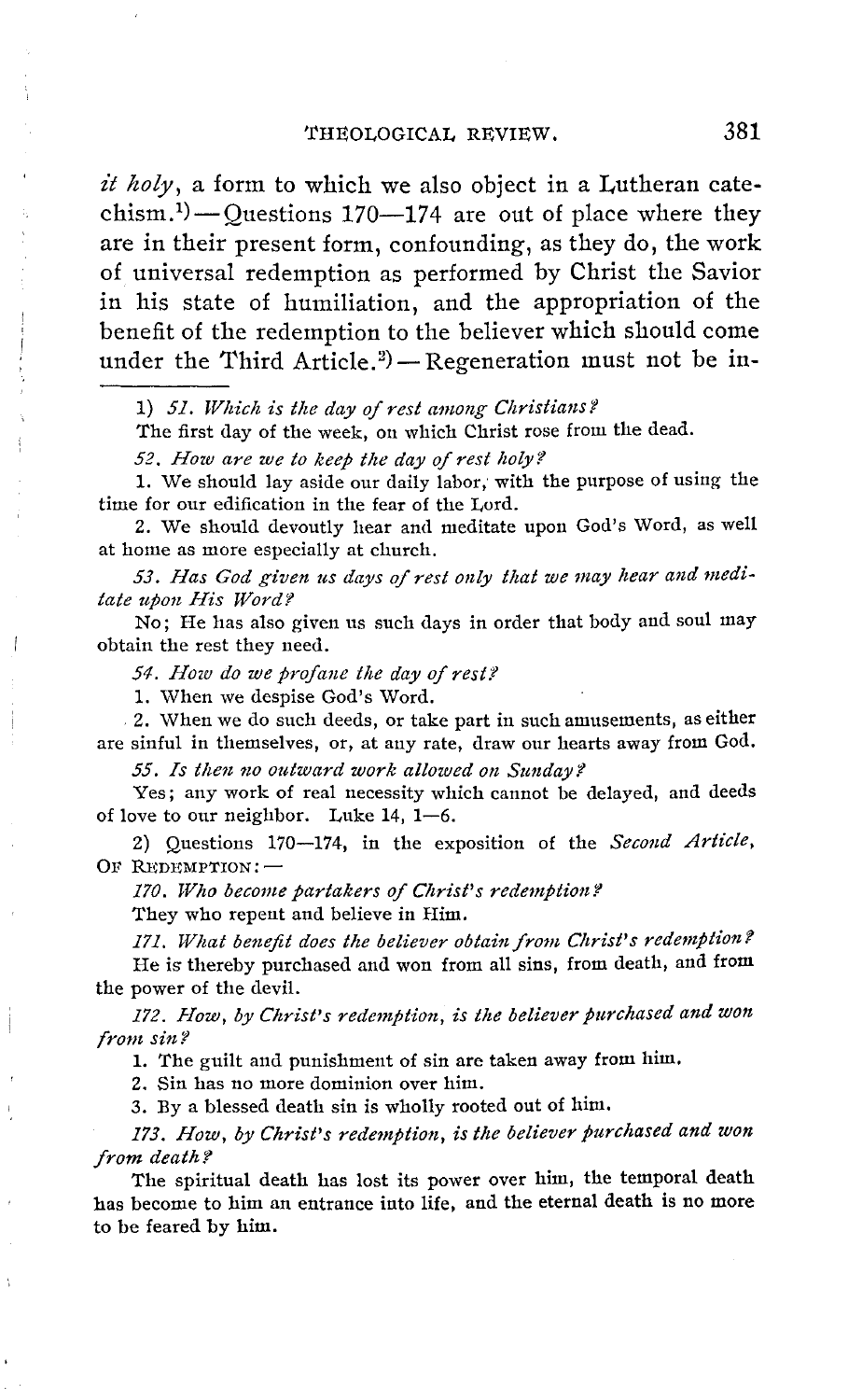troduced as a benefit derived from the true and living faith troanced as a beneat derived from the true and fiving faith<br>in Christ, and that after justification, as it is in  $Q. 217$ .<sup>1</sup>) It is not proper to say that the believer obtains '' forgiveness of sins" *"through* justification," Q. 219,<sup>2</sup>) the two being synonymous terms.—The answer to Q. 223 $^{\rm 3)}$  says too much and too little, and  $Q$ . 225<sup>4</sup>) with its answer is, at the very least, highly misleading. - In view of the antitheses with which we have to contend in our day within what is called the Lutheran Church,  $Q$ . 250<sup>5</sup>) should say "to forgive sins" instead of "to declare the forgiveness of sins."  $-$  On page 126, § 31, regeneration is again described an effect of faith, after justification, while the bestowal of faith itself is the very *causa formalis* of regeneration, and only the rethe very *causa formatis* of regeneration, and only the re-<br>generate are subjectively justified.<sup>6</sup>)—We sincerely regret

174. How, by Christ's redemption, is the believer purchased and won *from the power of the devil.'2* 

The devil has no power over the believer, so long as he does not yield himself to the devil's service.

l} *217. What benefit does a person derive from the true and living*   $faith$  *in Christ?* 

He is thereby justified, born again, sanctified, and at last saved forever.

2) *219. What, then, does the believer obtain through justification?* The forgiveness of sins, and sonship with God.

3) *223. What is regeneration, or the new birth?* 

That gracious act of God's Spirit by which He makes His abode in our hearts, renews in us God's image, and thus creates a new man of God.

4) 225. In what does that new life really consist which is created *through the new birth?* 

In love to God, who first loved us.

5) 250. To whom has God given authority to declare the forgiveness of sins?

To the ministers of the Word; but any member of the Christian Church may declare it in case of need. (Confession.)

6) 30. By this faith man is justified before God, that is, the righteousness of Christ is imputed to him, he is set free from the guilt and punishment of sin, and is regarded in Christ as if he had never sinned.

31. By the same faith he is also born again, and regains the lost image of God: in the conscience a true peace and joy, in the understanding a spiritual light, and in the will a holy desire, power, and longing.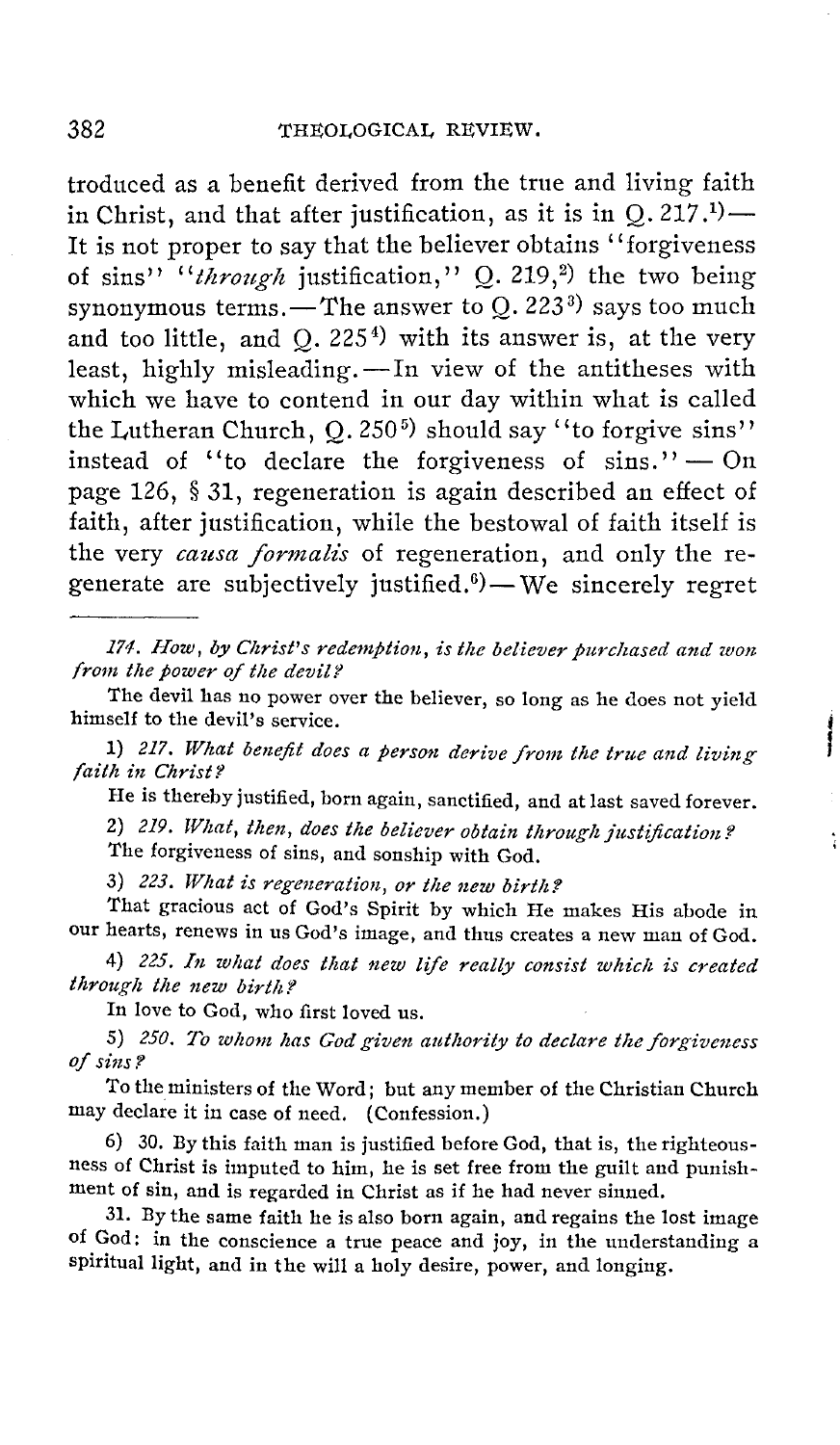that a book which comes forth as an addition to our English Lutheran literature for churches and schools is crippled by such serious defects, and hope that a future edition may show the effects of some orthopedic surgery. A. G.

## **Missouri Masonic Monitor,** *arranged -in accordance w-ith the*  work of the Grand Lodge A. F. & A. M. of Mis*souri. By John R. Parson, Past Grand Master. Illustrated edition. Published by John R. Parson, St. Louis, 1899.* 135 pages 16mo.

The author of this little book says in the preface of the first edition: "Under the supervision of R. W. Bro. Allan McDowell, Grand Lecturer, and with the assistance of other well informed Missouri Masons, I have prepared a Monitor in exact accordance with the work of the Grand Lodge of Missouri. It contains a selection of Odes and other features which it is thought will be appreciated by the Fraternity. Hoping my work will meet with the approbation of my brethren, I offer it for their consideration.'' Mr. Parson is a Mason of the 33 degree, Past Grand Master of Missouri, Past Grand High Priest of Missouri, Past Grand Commander of Missouri, and Past Master Kadosh Missouri Consistory, not an ex-Mason, but a member of the Order in good and high standing, who also offers this recent edition of his book ''to the Craft.'' The work contains forms for opening and closing, including odes, prayers, and charges; forms for the initiation of candidates for degrees, the Degree of Entered Apprentice, the Degree of Fellow Craft, the Degree of Master Mason; selected Odes; a Model for Record; a Funeral Service, prepared by Thos. E. Garrett, P. G. M., and another form of Funeral Service. Throughout the book the religion of the Lodge is exhibited, from the introductory remarks to the prayer on the last page, and we recommend the *Monitor* to all our pastors as an instructive and reliable source of information. We give a few specimens.